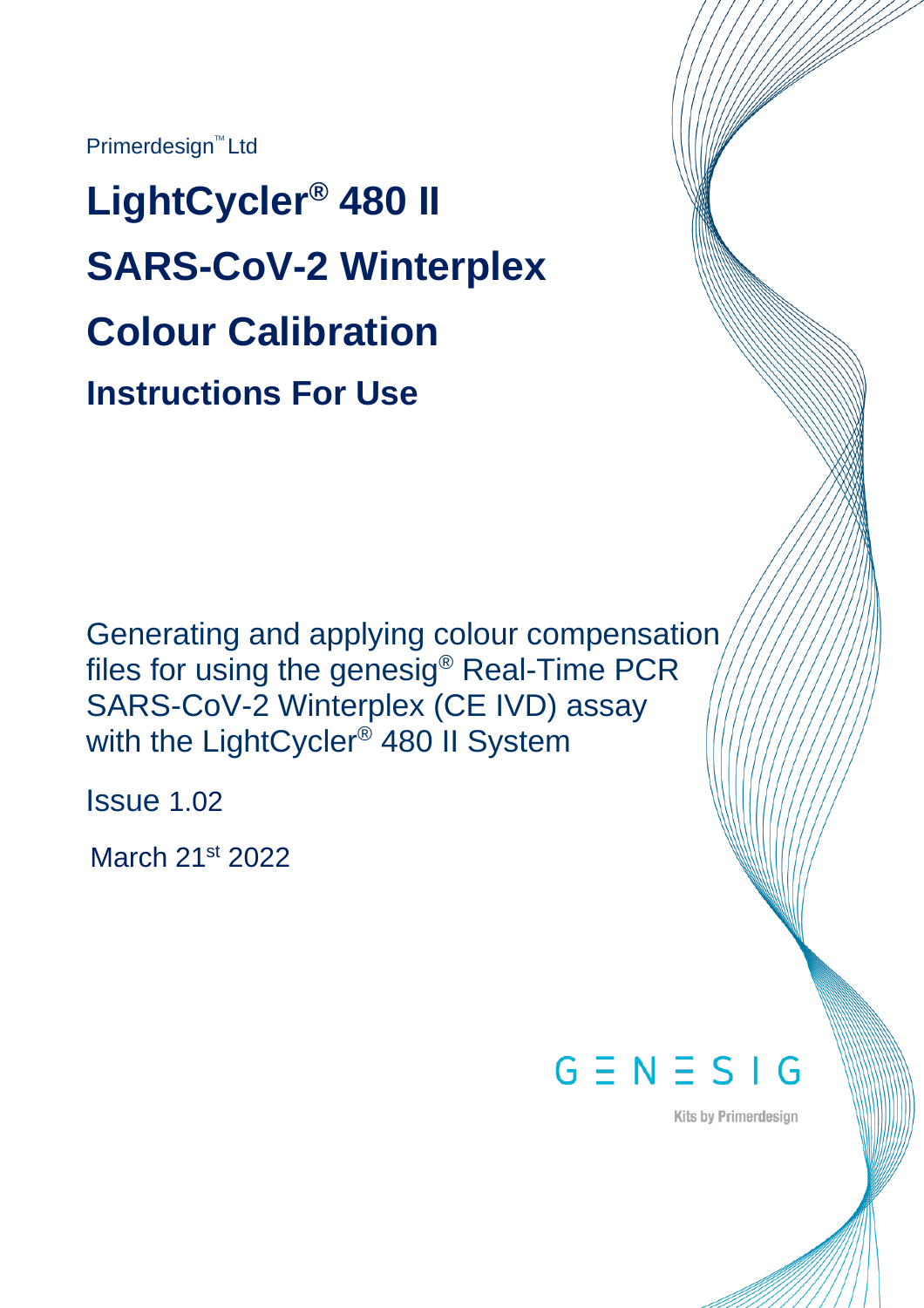This supplementary protocol is intended for users of the LightCycler® 480 II Instrument System who are performing Real-time PCR using the genesig® Real-Time PCR SARS-CoV-2 Winterplex (CE IVD) assay. The protocol describes how to generate and apply a colour compensation file, which is required for accurate analysis of the data produced by the reporter dye combination used in the genesig® Real-Time PCR SARS-CoV-2 Winterplex (CE IVD) assay.

**Important:** Please read the handbook supplied with the genesig® Real-Time PCR SARS-CoV-2 Winterplex (CE IVD) assay, paying careful attention to the "Warnings and Precautions" section, before beginning this procedure.

## 1. Introduction

The Lightcycler® 480 II System has detection channels that allow detection of multiple reporter dyes in the same reaction. However, even when reporter dyes with well separated emission spectra are used, dyes can still be detected by multiple detection channels. Therefore, a correction must be made to ensure Real-Time PCR results are accurate. This is achieved by using a colour compensation file, which contains information that corrects the bleed through between the detection channels.

- Colour compensation files can be generated before or after carrying out a run with the genesig® Real-Time PCR SARS-CoV-2 Winterplex (CE IVD) assay and can be stored for later use.
- A colour compensation file is specific for the instrument it was created on. Therefore, if you want to use the genesig® SARS-CoV-2 Winterplex assay on a different LightCycler 480 II System, you will also need to generate a new colour compensation file on the second instrument.

To generate and apply colour compensation files for the genesig® Real-Time PCR SARS-CoV-2 Winterplex (CE IVD) assay the following steps are required:

- Prepare a source of reporter dyes for the colour compensation experiment. This is achieved by running 5 replicate reactions for each of the reporter dyes used in the assay until they reach the plateau phase.
- Perform a colour compensation experiment. Fluorescence data is collected and used to generate a colour compensation file containing information for correcting bleed through between detection channels.
- Apply the colour compensation file after performing a run with the genesig® Real-Time PCR SARS-CoV-2 Winterplex (CE IVD) assay when performing data analysis.

# 2. Materials

Most of the necessary reagents are present in the genesig® Real-Time PCR SARS-CoV-2 Winterplex (CE IVD) assay and can be used in this supplementary protocol. However, additional reagents supplied with the calibration kit are listed below:

- 1 x Flu A Positive control template (FAM)
- 1 x Flu B Positive control template (Cy5)
- 1 x RSV Positive control template (ROX)
- 1 x genesig® Winterplex Internal extraction control (VIC/HEX)
- 3 x 1.5 mL Template preparation buffer

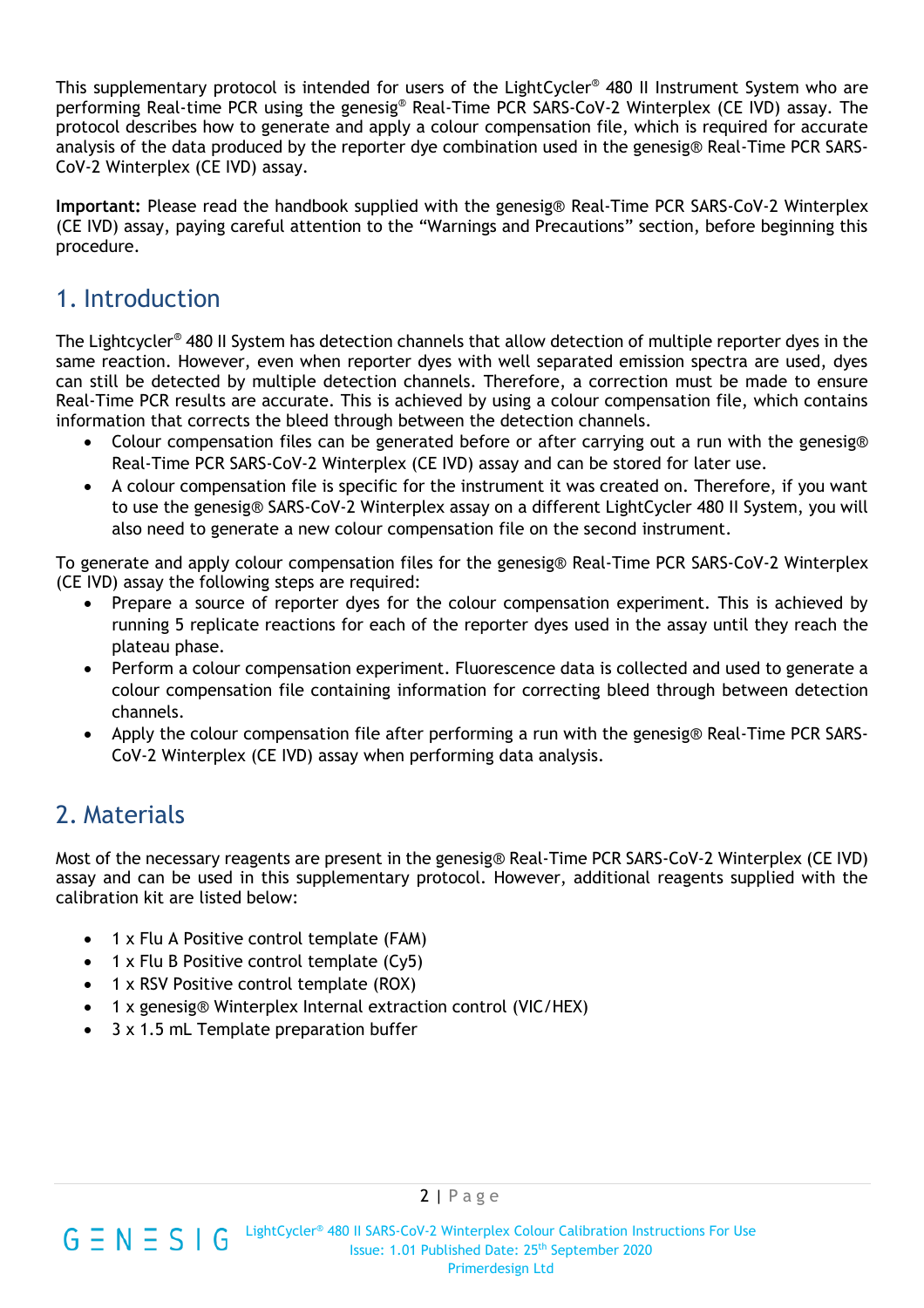## 3. Procedure

## 3.1 Creating samples for the colour compensation experiment

#### 3.1.1. Reaction mix set up

For the FluA/FluB/RSV primer & probe mix included in the genesig® Real-Time PCR SARS-CoV-2 Winterplex (CE IVD) assay, set up at least 5 replicate reactions for every target present and 5 NTC reactions

Prepare a reaction mix according to the directions found in the IFU for the genesig® Real-Time PCR SARS-CoV-2 Winterplex (CE IVD) assay, enough for 25 wells:

| <b>Reaction mix</b><br><b>Component</b>  | 1 x volume required $(\mu I)$ |
|------------------------------------------|-------------------------------|
| Onestep Lyophilised<br><b>Master Mix</b> | $10*$                         |
| Primer & Probe mix (Flu<br>A/FluB/RSV)   | 7*                            |

Add 12 µl of the FluA/FluB/RSV reaction mix into x25 wells in an appropriate well plate.

Using aseptic technique, resuspend each tube of dried template (Flu A (FAM), Flu B (Cy5), RSV (ROX),genesig® Winterplex Internal Extraction Control (VIC/HEX)) in 800 µl of Template preparation buffer and vortex thoroughly. Resuspended PCT is stable for one month when stored at -20ºC. Freeze/ thaw cycles should be minimized and not exceed 5 freeze/thaws. The reagent once resuspended can be aliquoted into smaller volumes if required and stored at -20ºC.

Caution: This reagent contains a high copy number of positive control material and should be handled with caution in a dedicated nucleic acid handling area to prevent possible contamination of other kit reagents and clinical specimens.

Each PCT contains synthetic DNA representing the genomic region of interest of the assay targets: Flu A, Flu B, RSV, and Internal Extraction Control.

Add 8 µl of each PCT to 5 wells to produce 5 replicate reactions for each reporter dye. Add 8 µl of water RNase/DNase water to 5 wells to produce 5 NTC replicates.

Seal the plate and place in the LightCycler® 480 II System.

#### 3.1.2. qPCR machine set up and amplification program

Run the genesig® SAR-CoV-2 Winterplex Flu/RSV primer & probe plate following the amplification program and custom filter combination outlined in the IFU for the genesig® Real-Time PCR SARS-CoV-2 Winterplex (CE IVD) assay.



LightCycler® 480 II SARS-CoV-2 Winterplex Colour Calibration Instructions For Use  $G \equiv N \equiv S \mid G$ Issue: 1.01 Published Date: 25<sup>th</sup> September 2020 Primerdesign Ltd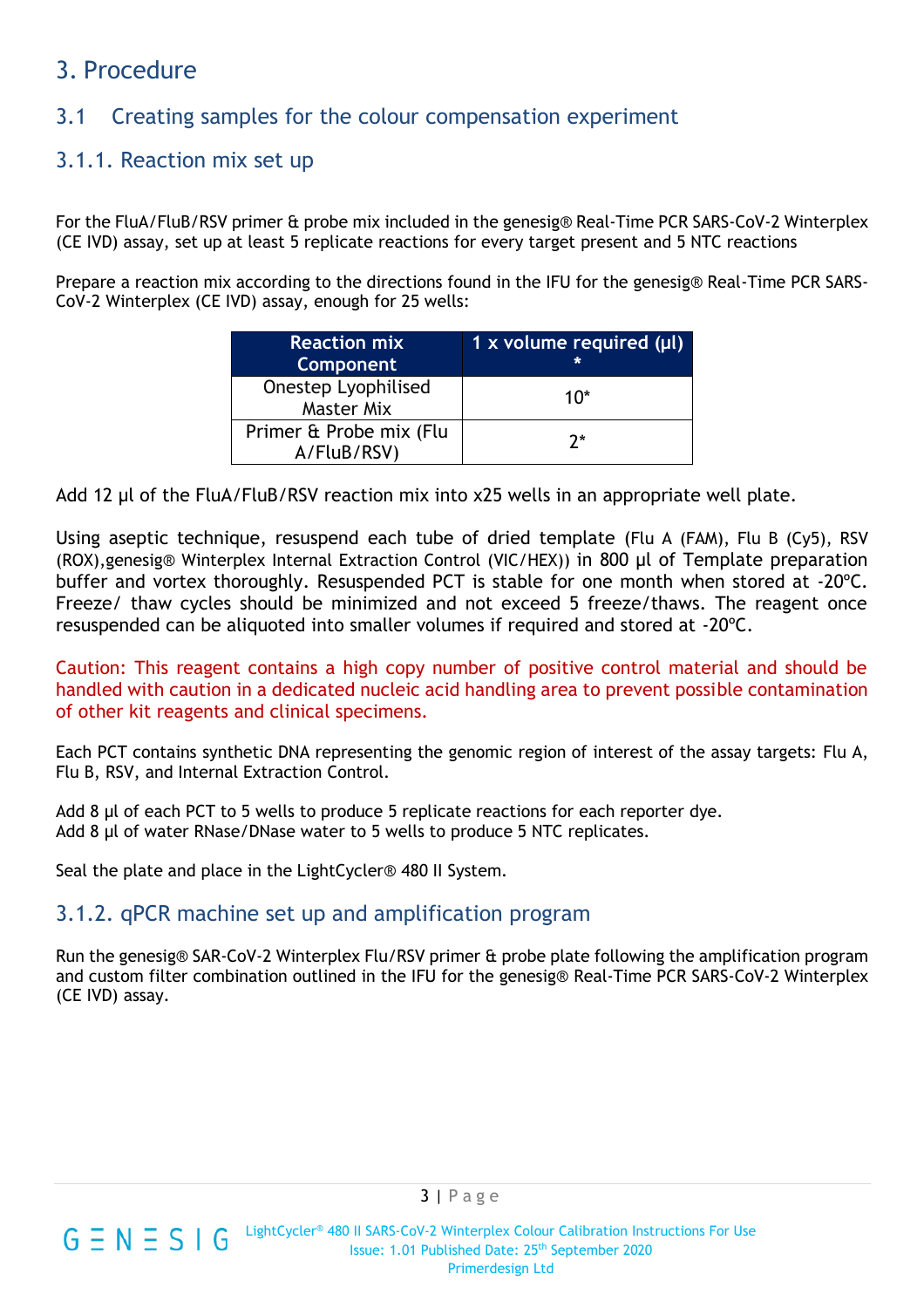| <b>Filter Combination Selection-</b> |              |            |                          |                  |        |          |          |  |  |  |  |  |       |  |
|--------------------------------------|--------------|------------|--------------------------|------------------|--------|----------|----------|--|--|--|--|--|-------|--|
| Emission                             |              |            |                          |                  |        |          |          |  |  |  |  |  |       |  |
| Ε<br>×                               | 440 □        | 488        | □                        | 510 580 610<br>□ | □      | 640<br>□ | 660<br>□ |  |  |  |  |  |       |  |
| e<br>i<br>t                          |              | 465 $\Box$ | $\overline{\phantom{a}}$ | □                | $\Box$ | $\Box$   | $\Box$   |  |  |  |  |  |       |  |
| a<br>t                               | 498          | □          | □                        | □                | □      | □        | $\Box$   |  |  |  |  |  |       |  |
| ĩ<br>$\bullet$                       | $533$ $\Box$ |            | $\Box$                   | ⊡                | ⊠      | □        | $\Box$   |  |  |  |  |  |       |  |
| $\mathbf n$                          | $618$ $\Box$ |            | □                        | □                | $\Box$ | □        | ☑        |  |  |  |  |  |       |  |
|                                      |              |            |                          |                  |        |          |          |  |  |  |  |  |       |  |
|                                      |              |            |                          |                  |        |          |          |  |  |  |  |  | Clear |  |

| <b>Selected Filter Combination List-</b>    |               |                    |                       |        |                                                   |  |  |  |  |  |
|---------------------------------------------|---------------|--------------------|-----------------------|--------|---------------------------------------------------|--|--|--|--|--|
| <b>Excitation Emission</b><br><b>Filter</b> | <b>Filter</b> | <b>Name</b>        | <b>Melt</b><br>Factor | Factor | <b>Quant Max Integration</b><br><b>Time (Sec)</b> |  |  |  |  |  |
| 465                                         | 510           | <b>FAM</b>         | ı                     | 10     | $\overline{\mathbf{2}}$                           |  |  |  |  |  |
| 533                                         | 580           | VIC / HEX / Y1     |                       | 10     | $\overline{2}$                                    |  |  |  |  |  |
| 618                                         |               | 660 Cy 5 / Cy 5.51 |                       | 10     | $\overline{2}$                                    |  |  |  |  |  |
| 533                                         | 610           | Red 610            | ı                     | 10     | $\overline{2}$                                    |  |  |  |  |  |
|                                             |               |                    |                       |        |                                                   |  |  |  |  |  |

| <b>Steps</b>                             | Time             | <b>Temperature</b> | <b>Cycles</b> |
|------------------------------------------|------------------|--------------------|---------------|
| <b>Reverse Transcription</b>             | $10 \text{ min}$ | $55^{\circ}$ C     |               |
| Initial Denaturation (Taq<br>Activation) | 2 min            | 95 $^{\circ}$ C    |               |
| Denaturation                             | 10 sec           | $95^{\circ}$ C     | 45            |
| Annealing and Extension                  | 60 sec           | $60^{\circ}$ C*    |               |

\*Acquisition must be performed at the end of this stage

At the end of the run check whether PCR amplification was successful before using the completed reactions as a source of reporter dyes for generating the colour compensation file.

#### 3.2 Performing a colour compensation experiment

- a) Open the LightCycler® 480 II System software. To generate a colour compensation file, the software must be opened by a user account that includes access rights for *Administrator* or *Expert User*.
- b) In the drop-down menu at the top of the window, select *New Experiment*. Then click the "Experiment" button on the left-hand side of the window.
- c) In the "Programs" panel, enter in the "Program Name" dialog field a name for the temperature protocol. The "Cycles" dialog field must contain a value of 1. In the "Analysis Mode" dialog field, select "Color Compensation".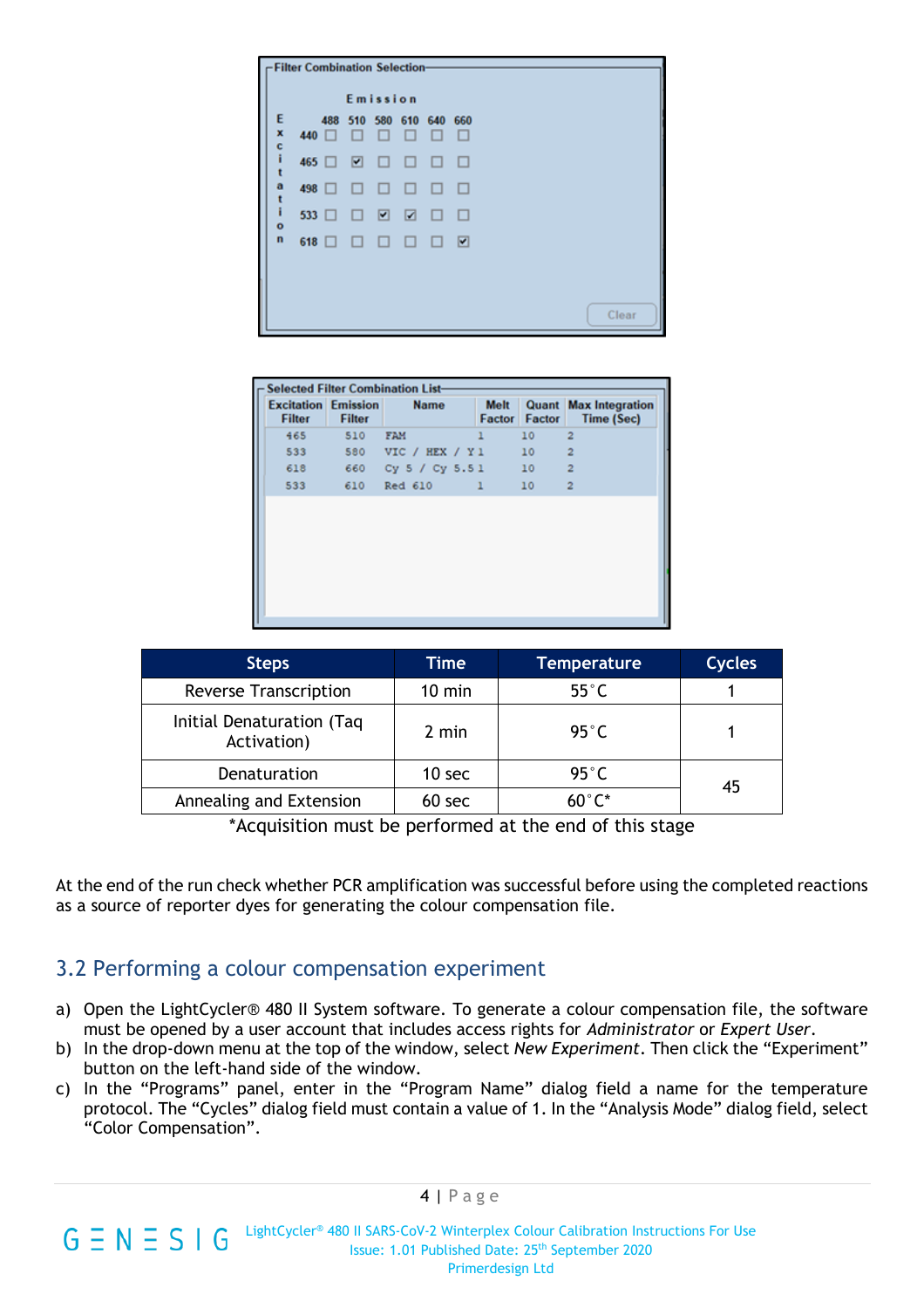| $\Gamma$ Setup                                              |        |                 |                      |          |               |                           |                          |
|-------------------------------------------------------------|--------|-----------------|----------------------|----------|---------------|---------------------------|--------------------------|
| Detection Format PrimerDesign 4 Color Hydrolysis Probe      |        | Customize       | <b>Block Size</b> 96 | Plate ID |               | <b>Reaction Volume</b> 20 | ÷                        |
| <b>Color Comp ID</b>                                        | Lot No |                 | <b>Test ID</b>       |          |               |                           |                          |
|                                                             |        | <b>Programs</b> |                      |          |               |                           |                          |
| <b>Program Name</b>                                         |        |                 |                      |          | <b>Cycles</b> | <b>Analysis Mode</b>      |                          |
| Name for Temperature Protocol<br>$\left( \bigoplus \right)$ |        |                 |                      |          |               | Color Compensation        | $\overline{\phantom{a}}$ |
|                                                             |        |                 |                      |          |               |                           |                          |

d) In the "Temperature Targets" panel, enter the temperature protocol according to the table below

| Temperature<br>(°C) | <b>Acquisition</b><br>Mode | <b>Hold</b><br>(hh:mm:ss) | <b>Ramp Rate</b><br>(°C/s) | <b>Acquisitions</b><br>$(per ^{\circ}C)$ |
|---------------------|----------------------------|---------------------------|----------------------------|------------------------------------------|
|                     |                            |                           |                            |                                          |
| 95                  | <b>None</b>                | 00:00:01                  | 4.4                        | N/A                                      |
| 40                  | None                       | 00:00:30                  | າ າ                        | N/A                                      |
| 60                  | Continuous                 |                           | 0.14                       |                                          |

The final screen should look like the screenshot below:



- e) Click the "Sample Editor" button on the left-hand side of the window. Then select the 'Color Comp' tab.
- f) In the "Dominant Channel" select dyes for each set of replicates.

For the **FluA/FluB/RSV** primer & probe mix calibration, Flu A PCT replicates should be set to FAM, Flu B PCT replicates to Cy5, RSV PCT replicates to ROX and genesig® Winterplex Internal extraction control PCT replicates to HEX/VIC. For the NTC replicates select Water.

- g) Save your changes by clicking the icon.
- h) Click the "Start Run" button at the bottom of the window to start the experiment.
- i) After the experiment ends, click the "Analysis" button on the left-hand side of the window to open the "Create New Analysis" dialog box. Select "Color Compensation" then click "OK".
- j) Click the "Calculate" button to perform colour compensation analysis.
- k) Click the "Save CC Object" button to save the colour compensation file. The colour compensation file is now ready to use.

 $5$  | Page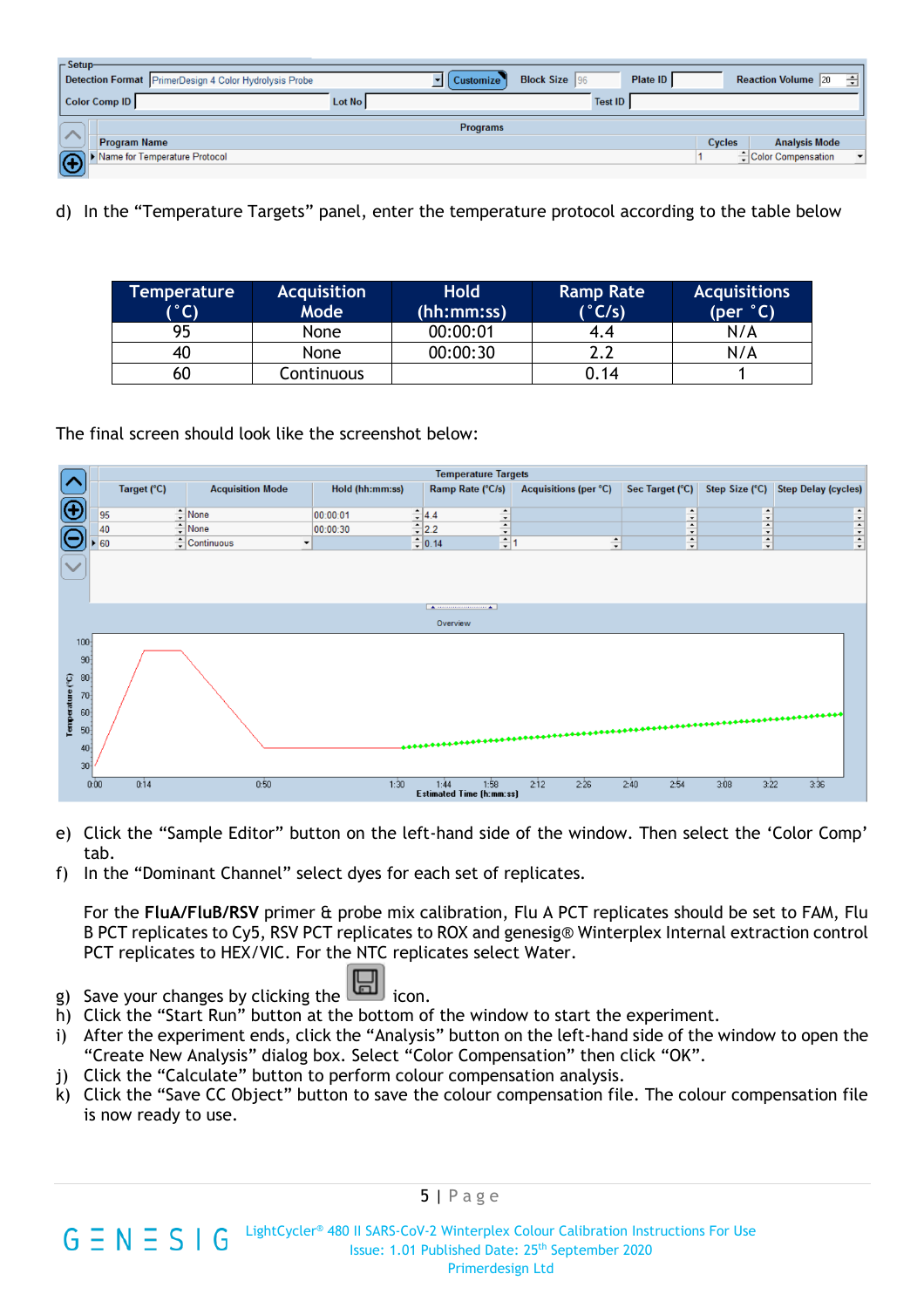### 3.3 Applying a colour compensation file for data analysis

- a) Open the completed assay and click the "Filter Combination" button to select the filter combination you want to display.
- b) In the following drop-down menu, select *In Database*, and choose the stored colour compensation file you want to apply to the assay.



**The "Color Comp" button switches to "Color Comp (On)" to confirm, that colour compensation is applied.**